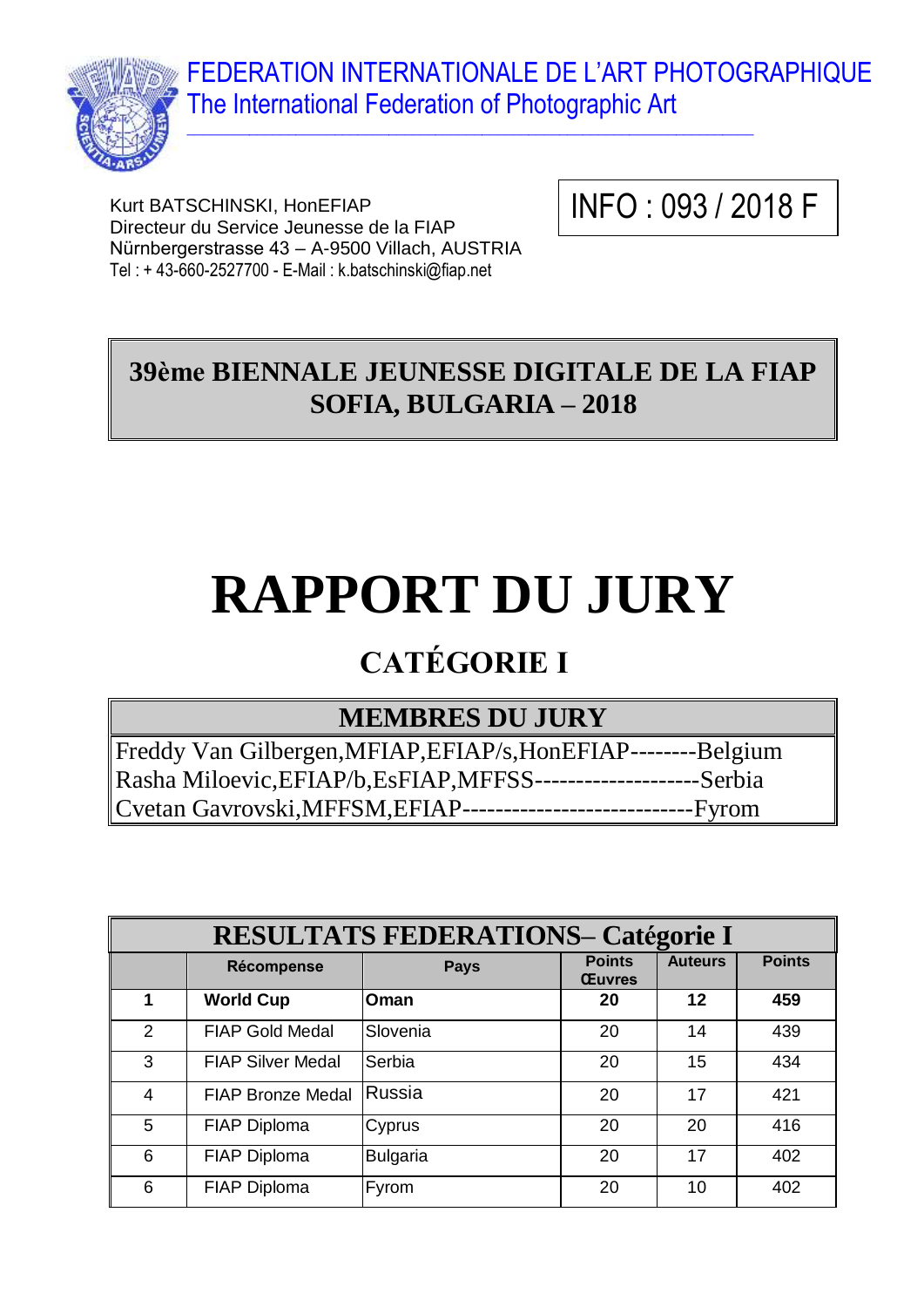FEDERATION INTERNATIONALE DE L'ART PHOTOGRAPHIQUE The International Federation of Photographic Art



| <b>RESULTATS FEDERATIONS - Catégorie I</b> |            |                       |                                |                |               |
|--------------------------------------------|------------|-----------------------|--------------------------------|----------------|---------------|
|                                            | Récompense | <b>Pays</b>           | <b>Points</b><br><b>Œuvres</b> | <b>Auteurs</b> | <b>Points</b> |
| 8                                          | Accept     | Germany               | 20                             | 19             | 401           |
| 8                                          | Accept     | Slovakia              | 20                             | 16             | 401           |
| 10                                         | Accept     | Bosnia & Herzegovina  | 20                             | 19             | 390           |
| 11                                         | Accept     | <b>United Kingdom</b> | 20                             | 10             | 389           |
| 12                                         | Accept     | <b>Czech Republic</b> | 20                             | 15             | 375           |
| 13                                         | Accept     | Finland               | 20                             | 12             | 365           |
| 14                                         | Accept     | Japan                 | 20                             | 10             | 337           |
| 15                                         | Accept     | South Africa          | 16                             | 11             | 303           |
| 16                                         | Accept     | Spain                 | 10                             | 5              | 173           |

| <b>RESULTATS INDIVIDUELS - Catégorie I</b> |                           |                 |                  |  |
|--------------------------------------------|---------------------------|-----------------|------------------|--|
| Récompense                                 | <b>Auteur</b>             | <b>Pays</b>     | <b>Titre</b>     |  |
| <b>FIAP Gold medal</b>                     | Maria Balog               | Serbia          | Fragile thoughts |  |
| <b>FIAP Silver medal</b>                   | Maali Al Shukaili         | Oman            | My father        |  |
| <b>FIAP Silver medal</b>                   | Elizaveta Chausova        | Russia          | The flower girl  |  |
| <b>FIAP Bronze medal</b>                   | Hayat Al Bulushi          | Oman            | Triangle         |  |
| <b>FIAP Bronze medal</b>                   | <b>Kristofyr Jordanov</b> | <b>Bulgaria</b> | Rila in snow     |  |
| FIAP Bronze medal                          | <b>Florian Guldner</b>    | Germany         | We-Need          |  |
| APB Gold medal                             | Aleksandra Dudas          | Serbia          | Pouring          |  |